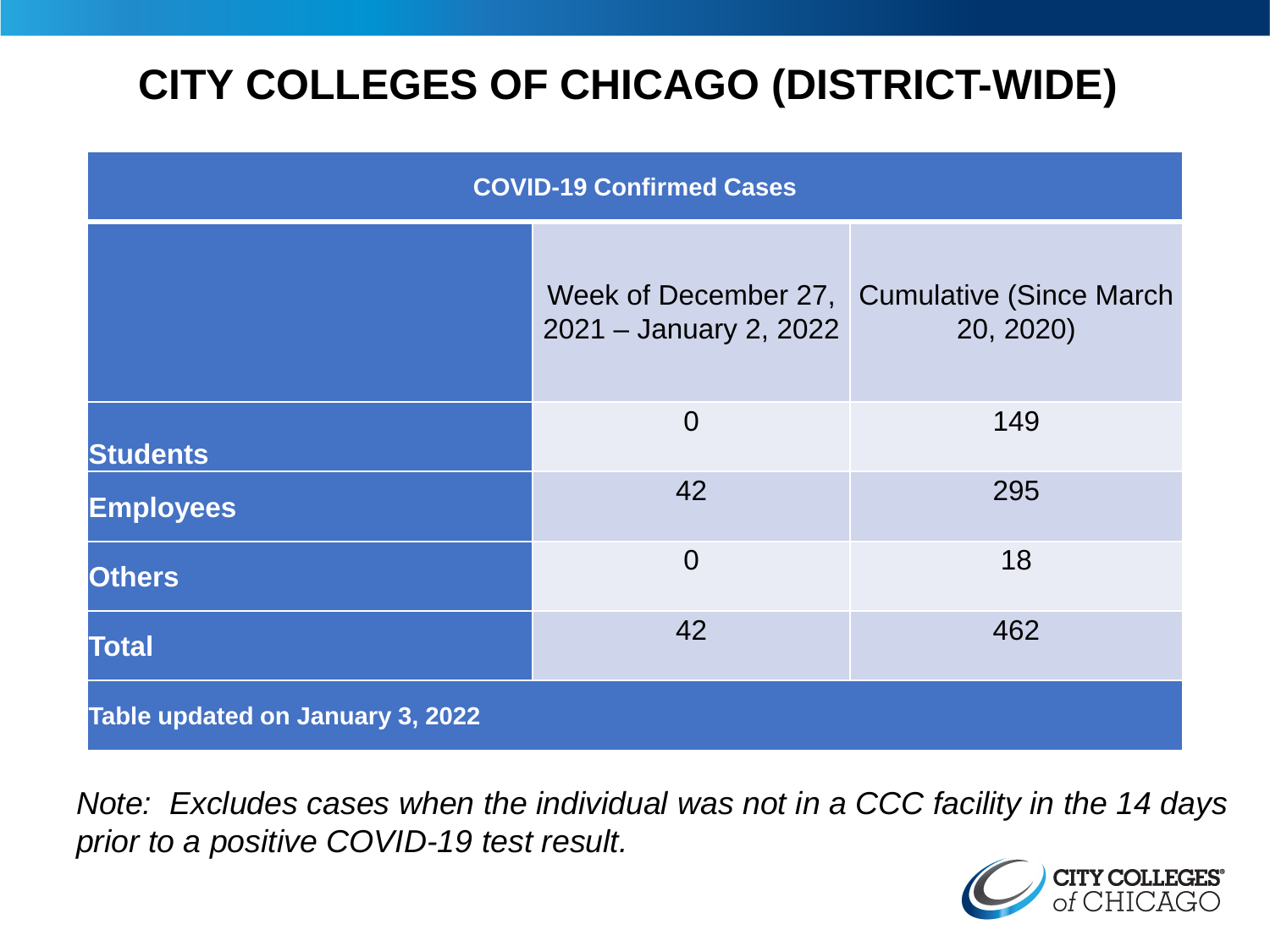### **DALEY COLLEGE**

| <b>COVID-19 Confirmed Cases</b>  |                        |                                                            |
|----------------------------------|------------------------|------------------------------------------------------------|
|                                  | 2021 - January 2, 2022 | Week of December 27, Cumulative (Since March)<br>20, 2020) |
| <b>Students</b>                  | $\overline{0}$         | 9                                                          |
| <b>Employees</b>                 | $\overline{2}$         | 38                                                         |
| <b>Others</b>                    | $\overline{0}$         | 3                                                          |
| <b>Total</b>                     | $\overline{2}$         | 50                                                         |
| Table updated on January 3, 2022 |                        |                                                            |

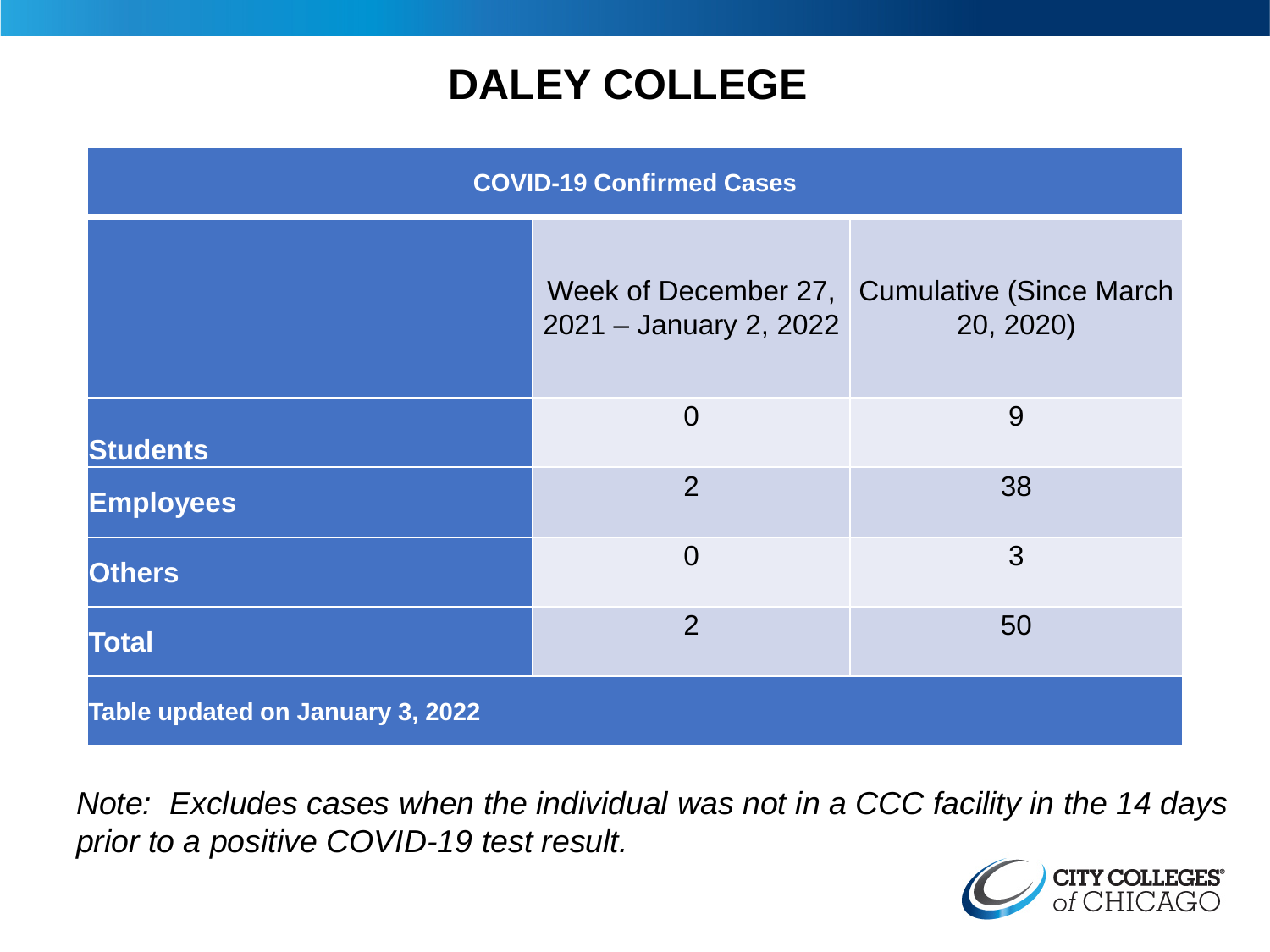### **HAROLD WASHINGTON COLLEGE**

| <b>COVID-19 Confirmed Cases</b>  |                        |                                                            |
|----------------------------------|------------------------|------------------------------------------------------------|
|                                  | 2021 - January 2, 2022 | Week of December 27, Cumulative (Since March)<br>20, 2020) |
| <b>Students</b>                  | $\overline{0}$         | 24                                                         |
| <b>Employees</b>                 | 6                      | 29                                                         |
| <b>Others</b>                    | $\overline{0}$         | $\overline{2}$                                             |
| <b>Total</b>                     | 6                      | 55                                                         |
| Table updated on January 3, 2022 |                        |                                                            |

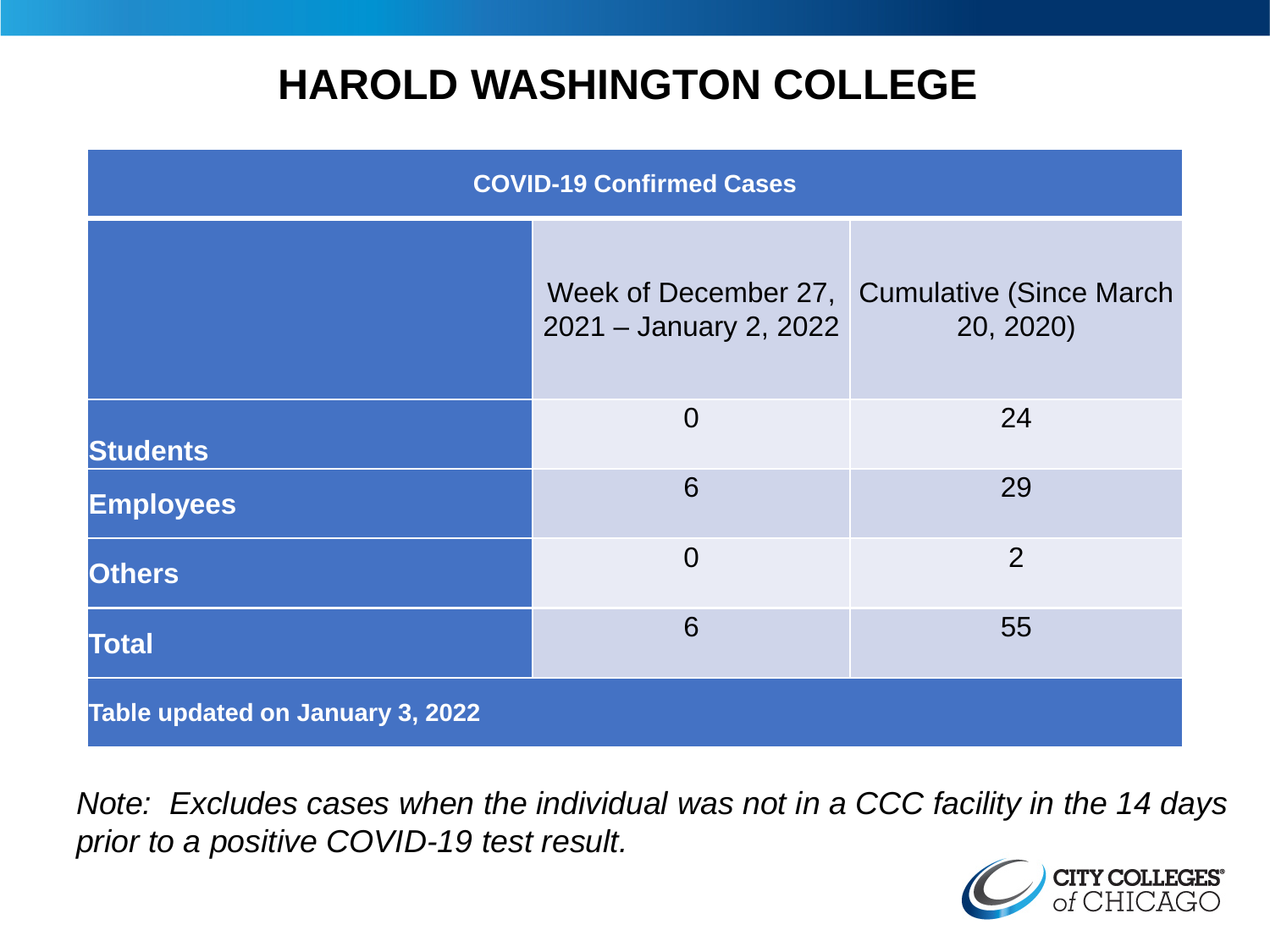### **KENNEDY-KING COLLEGE**

| <b>COVID-19 Confirmed Cases</b>  |                        |                                                            |
|----------------------------------|------------------------|------------------------------------------------------------|
|                                  | 2021 - January 2, 2022 | Week of December 27, Cumulative (Since March)<br>20, 2020) |
| <b>Students</b>                  | $\overline{0}$         | 12                                                         |
| <b>Employees</b>                 | 6                      | 51                                                         |
| <b>Others</b>                    | $\overline{0}$         | $\overline{2}$                                             |
| <b>Total</b>                     | 6                      | 65                                                         |
| Table updated on January 3, 2022 |                        |                                                            |

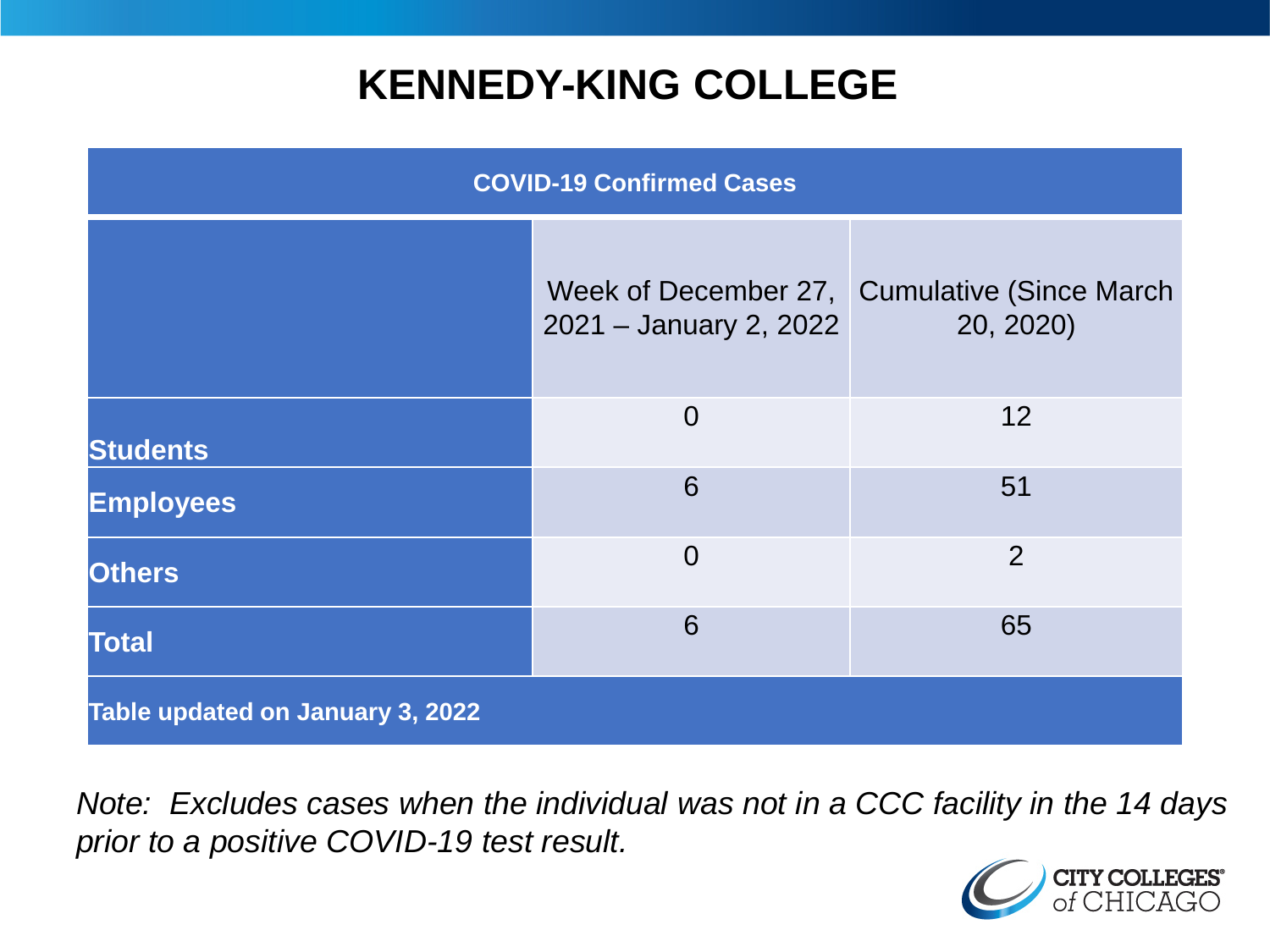# **MALCOLM X COLLEGE**

| <b>COVID-19 Confirmed Cases</b>  |                        |                                                            |
|----------------------------------|------------------------|------------------------------------------------------------|
|                                  | 2021 - January 2, 2022 | Week of December 27, Cumulative (Since March)<br>20, 2020) |
| <b>Students</b>                  | $\overline{0}$         | 60                                                         |
| <b>Employees</b>                 | 6                      | 52                                                         |
| <b>Others</b>                    | $\overline{0}$         | 3                                                          |
| <b>Total</b>                     | 6                      | 115                                                        |
| Table updated on January 3, 2022 |                        |                                                            |

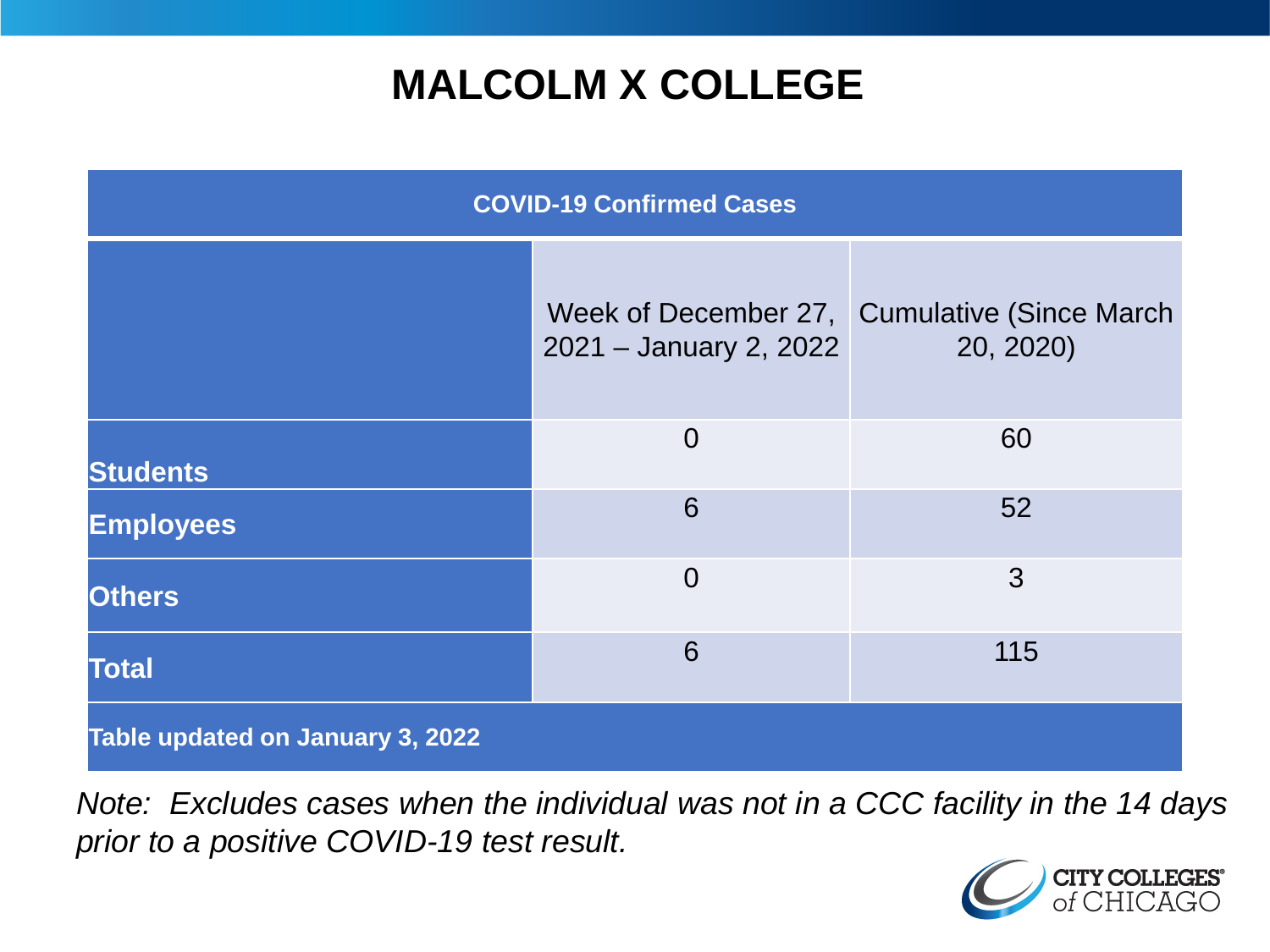# **OLIVE-HARVEY COLLEGE**

| <b>COVID-19 Confirmed Cases</b>  |                        |                                                            |
|----------------------------------|------------------------|------------------------------------------------------------|
|                                  | 2021 - January 2, 2022 | Week of December 27, Cumulative (Since March)<br>20, 2020) |
| <b>Students</b>                  | $\overline{0}$         | 8                                                          |
| <b>Employees</b>                 | 5                      | 40                                                         |
| <b>Others</b>                    | $\overline{0}$         | $\overline{4}$                                             |
| <b>Total</b>                     | 5                      | 52                                                         |
| Table updated on January 3, 2022 |                        |                                                            |

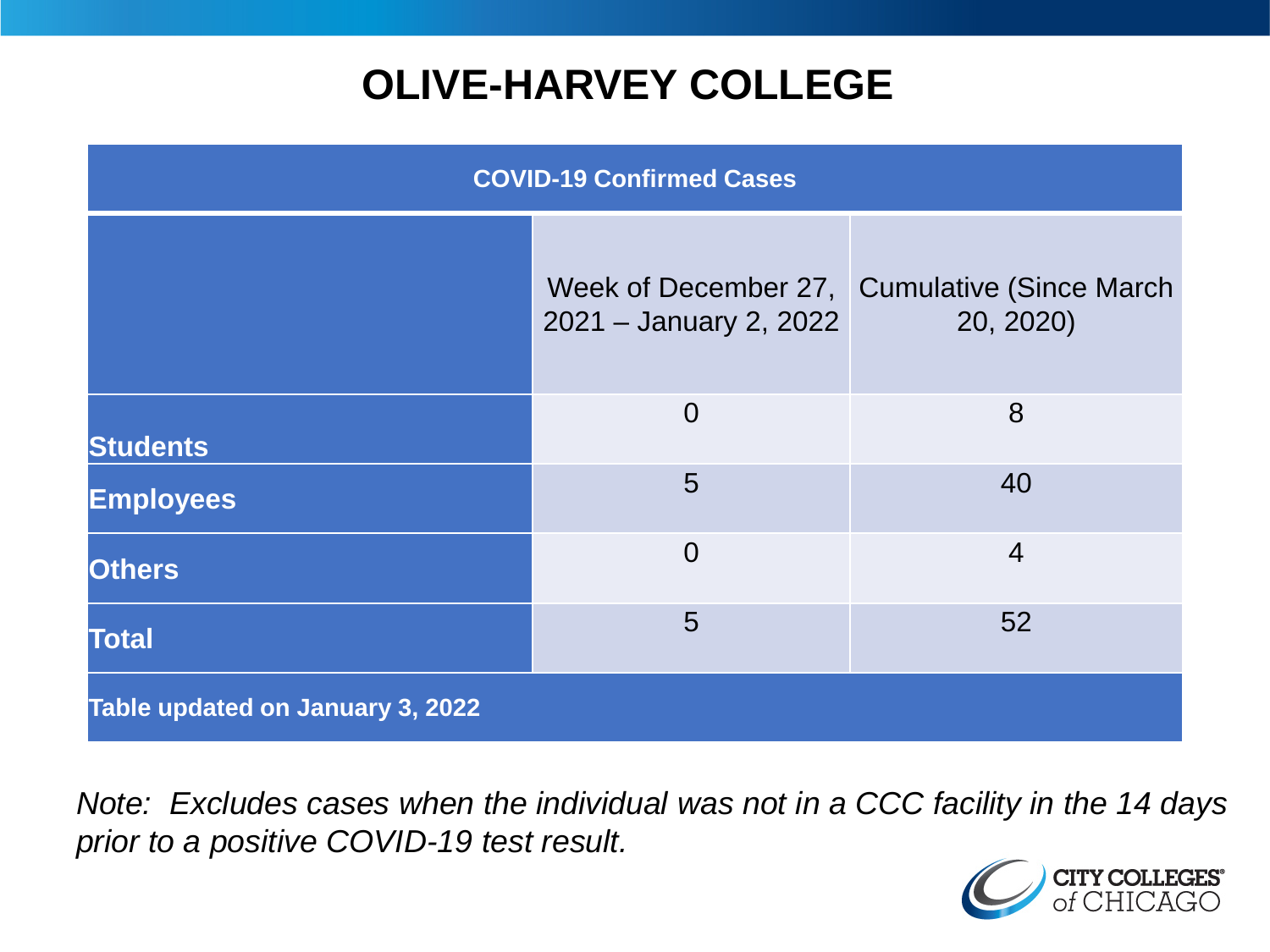### **TRUMAN COLLEGE**

| <b>COVID-19 Confirmed Cases</b>  |                        |                                                            |
|----------------------------------|------------------------|------------------------------------------------------------|
|                                  | 2021 - January 2, 2022 | Week of December 27, Cumulative (Since March)<br>20, 2020) |
| <b>Students</b>                  | $\overline{0}$         | 15                                                         |
| <b>Employees</b>                 | 11                     | 46                                                         |
| <b>Others</b>                    | $\overline{0}$         | $\overline{0}$                                             |
| <b>Total</b>                     | 11                     | 61                                                         |
| Table updated on January 3, 2022 |                        |                                                            |

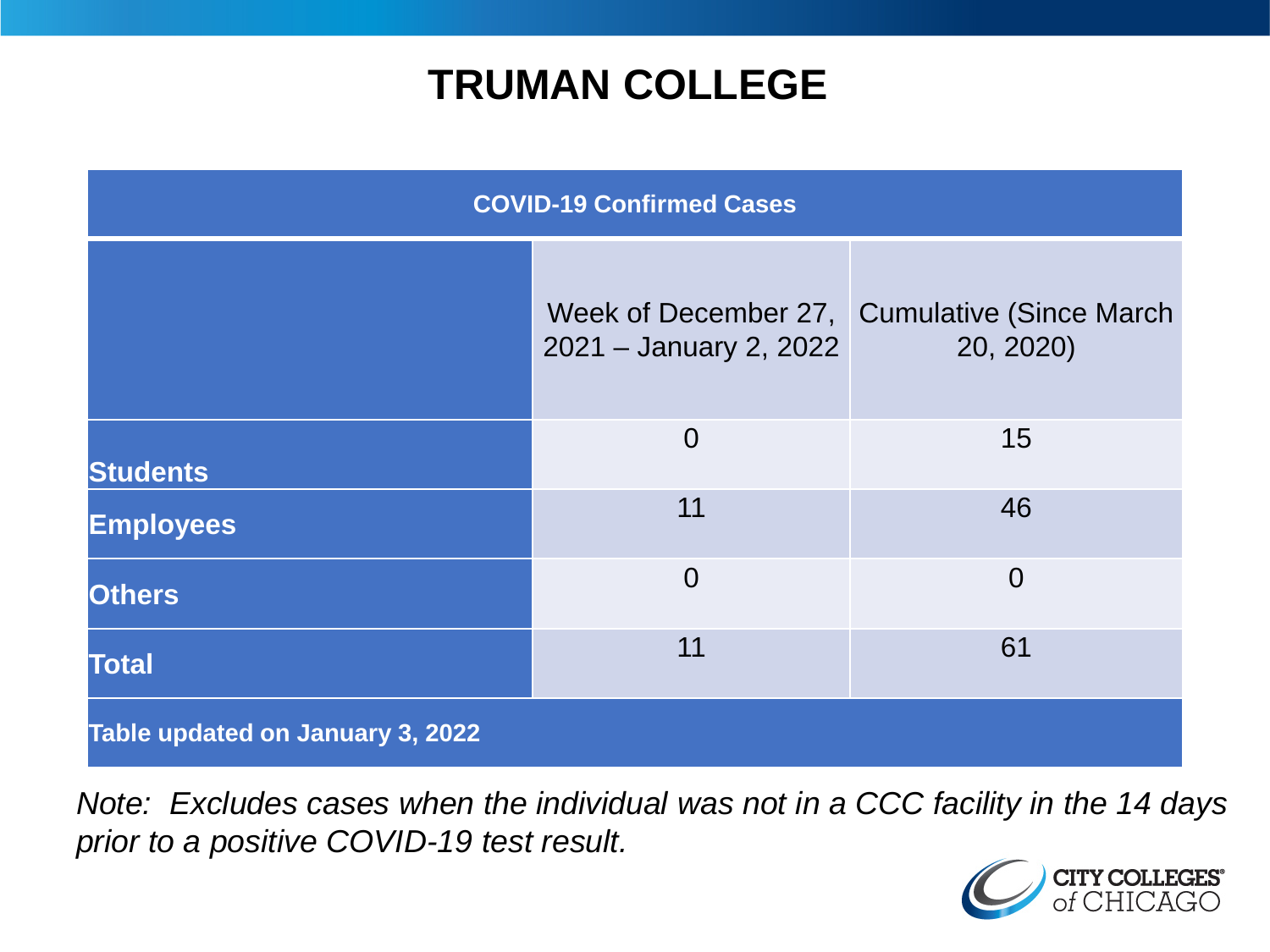### **WRIGHT COLLEGE**

| <b>COVID-19 Confirmed Cases</b>  |                        |                                                            |
|----------------------------------|------------------------|------------------------------------------------------------|
|                                  | 2021 - January 2, 2022 | Week of December 27, Cumulative (Since March)<br>20, 2020) |
| <b>Students</b>                  | $\overline{0}$         | 21                                                         |
| <b>Employees</b>                 | 6                      | 33                                                         |
| <b>Others</b>                    | $\overline{0}$         | $\overline{2}$                                             |
| <b>Total</b>                     | 6                      | 56                                                         |
| Table updated on January 3, 2022 |                        |                                                            |